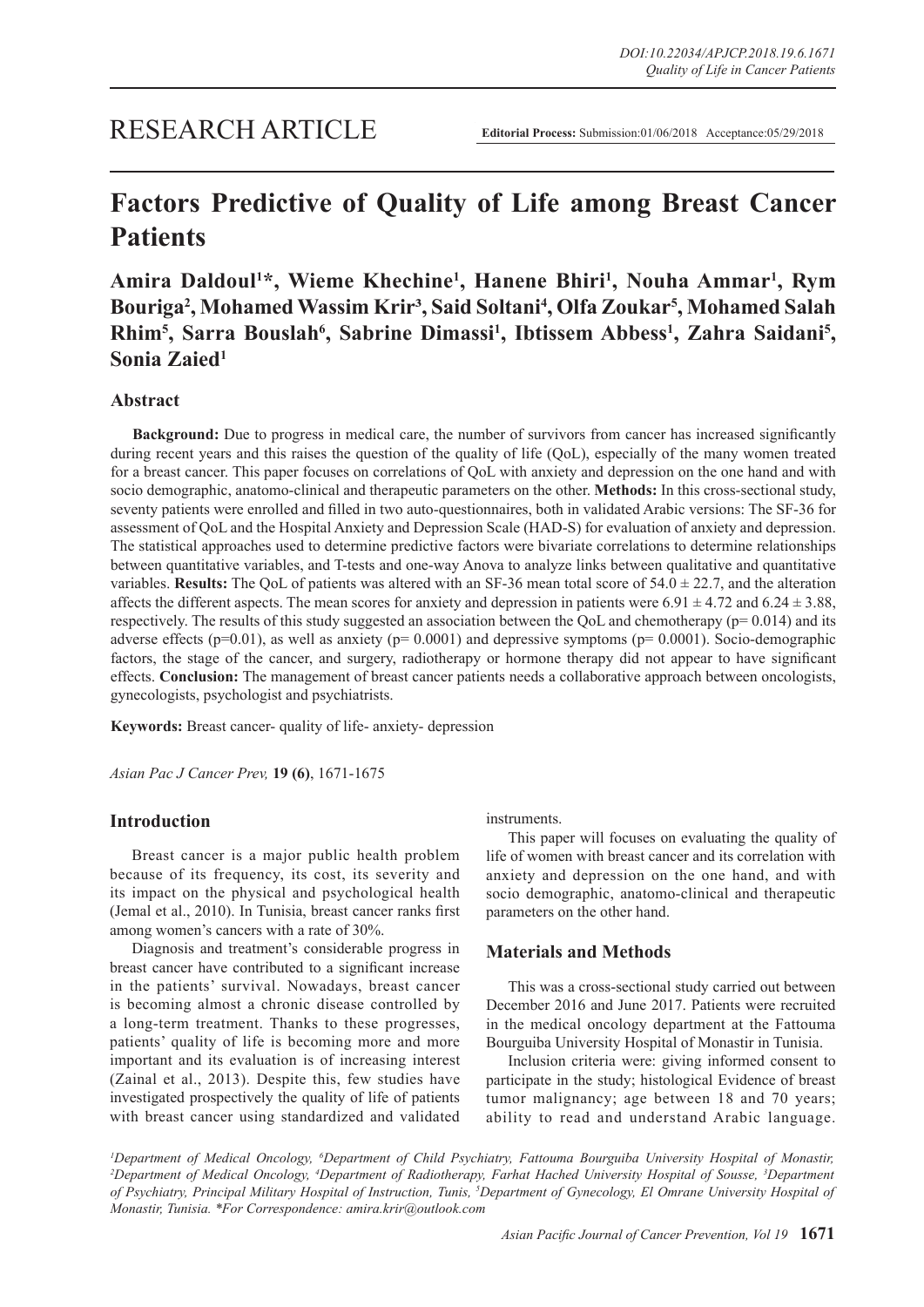#### *Amira Daldoul et al*

Exclusion criteria were: severe cognitive impairment (such as Alzheimer's disease); serious psychiatric disorders (such as psychosis); and visual, auditory or serious language disturbances that can affect the ability to properly answer the questionnaire. Following these criteria, 70 patients were enrolled in the study.

Data concerning the age; the educational level; the marital status; the psychiatric and organic personal history; the tumor characteristics and the therapeutic data were collected through interviewing the patients and from their medical records. Then, the patients filled two auto-questionnaires:

-The SF-36, in its validated Arabic version, for the assessment of the quality of life. This questionnaire includes 36 items divided into 8 dimensions (physical functioning, physical role functioning, body pain, general health perceptions, vitality [energy/fatigue], social role functioning, emotional role functioning, mental health). Each item is weighted to obtain a score between 0 (worst quality) and 100 (best quality) for each of the 8 dimensions. The scores of the questions that deal with each specific area of the functional health status are calculated on the average to get a final score in each of the 8 dimensions measured. We have used the threshold value of Lean in considering that an overall mean score lower than 66.7 indicated an impaired quality of life (Nicholson and Bigal, 2008).

- The Hospital Anxiety and Depression Scale (HAD-S), in its validated Arabic version, for the evaluation of anxiety and depression. This scale was developed by Zigmond and Snaith in 1983 (Zigmond and Snaith, 1983) and is composed of 14 items assessing the anxiety symptoms (7 items) and depression symptoms (7 items). Each item is rated on a four point scale ranging from 0 to 3. In addition to the two scores of anxiety (HADS-A) and depression (HADS-D), the HAD-S allows a categorical distribution in 3 levels: normal level (absence of depression or anxiety) for scores between 0 and 7; limit level (suspicion of depression or anxiety) for scores between 8 and 10; and pathological level (presence of depression or anxiety) for scores between 11 and 21. We have used a version translated in the Tunisian dialect, according to the recommendations of the European Institute of validation of the instruments of measurement.

Data management and analysis were performed using SPSS 24.0. The statistical tests used were: the bivariate correlation to determine the relationship between the quantitative variables, T-tests to compare between two means and one-way Anova to compare between more than two means (Level of education, marital status, cancer stage nausea and vomiting during last 4 weeks). Significance levels were set at the 0.05 level.

For multivariate analysis, the variables that are statistically associated with the level of 0.2 (Diabetes, chemotherapy, nausea and vomiting post chemotherapy, depression and anxiety symptoms), were introduced in the multiple linear regression model.

## **Results**

**1672** *Asian Pacific Journal of Cancer Prevention, Vol 19* The main characteristics of the study population are illustrated in Table 1. The mean age of these patients at the time of diagnosis was  $41.13 \pm 13.6$  years. Ninety per cent of patients were married and 48.6% had a primary educational level. Twenty percent of patients had a personal history of hypertension, 17.1% had a personal history of hypercholesterolemia and 15.7% had a personal history of diabetes. Twenty-seven percent of the patients were classified Stage II and 24.3% were classified stage IV. Fifty-three percent of our patients had a curative treatment, 88.6% had a surgery of the primary tumor, 75.7% had radiotherapy, 94.3% had chemotherapy, 70% had a hormone therapy, and 15.7% had a targeted therapy.

The mean scores of anxiety and depression in patients

Table 1. Characteristics of the Study Population (n=70)

| Characteristics of the study population | Number         | Percentage $(\% )$ |
|-----------------------------------------|----------------|--------------------|
| Marital Status                          |                |                    |
| Single                                  | 5              | $\overline{7}$     |
| Married                                 | 63             | 90                 |
| Divorced                                | $\overline{2}$ | 2.9                |
| Level of Education                      |                |                    |
| Illiterate                              | 8              | 11.4               |
| Primary school                          | 34             | 48.6               |
| Secondary school                        | 22             | 31.4               |
| Universitary                            | 6              | 8.6                |
| Stage                                   |                |                    |
| Stage I                                 | 17             | 24.3               |
| Stage II                                | 19             | 27.1               |
| Stage III                               | 17             | 24.3               |
| Stage IV                                | 17             | 24.3               |
| Surgery of the primary tumor            |                |                    |
| Yes                                     | 62             | 88.6               |
| N <sub>0</sub>                          | 8              | 11.4               |
| Radiotherapy                            |                |                    |
| Yes                                     | 53             | 75.7               |
| N <sub>0</sub>                          | 17             | 24.3               |
| Chemotherapy                            |                |                    |
| Yes                                     | 66             | 94.3               |
| N <sub>0</sub>                          | $\overline{4}$ | 5.7                |
| Hormone Therapy                         |                |                    |
| Yes                                     | 49             | 70                 |
| No                                      | 21             | 30                 |

|      | Table 2. Assessments of the Quality of Life According to |
|------|----------------------------------------------------------|
| SF36 |                                                          |

| Average score of SF36      | Mean $\pm$ standard deviation |
|----------------------------|-------------------------------|
| Physical functioning       | $61.83 \pm 26.57$             |
| Physical role functioning  | $25.71 \pm 41.91$             |
| Emotional role functioning | $51.42 \pm 50.34$             |
| Vitality: Energy / fatigue | $48,14 \pm 27,21$             |
| Social role functioning    | $59.3 \pm 23.98$              |
| Mental health              | $67.64 \pm 34.96$             |
| Bodily pain                | $57.53 \pm 26.03$             |
| General health perceptions | $54.29 \pm 25.8$              |
| <b>Total Score</b>         | $53.95 \pm 22.66$             |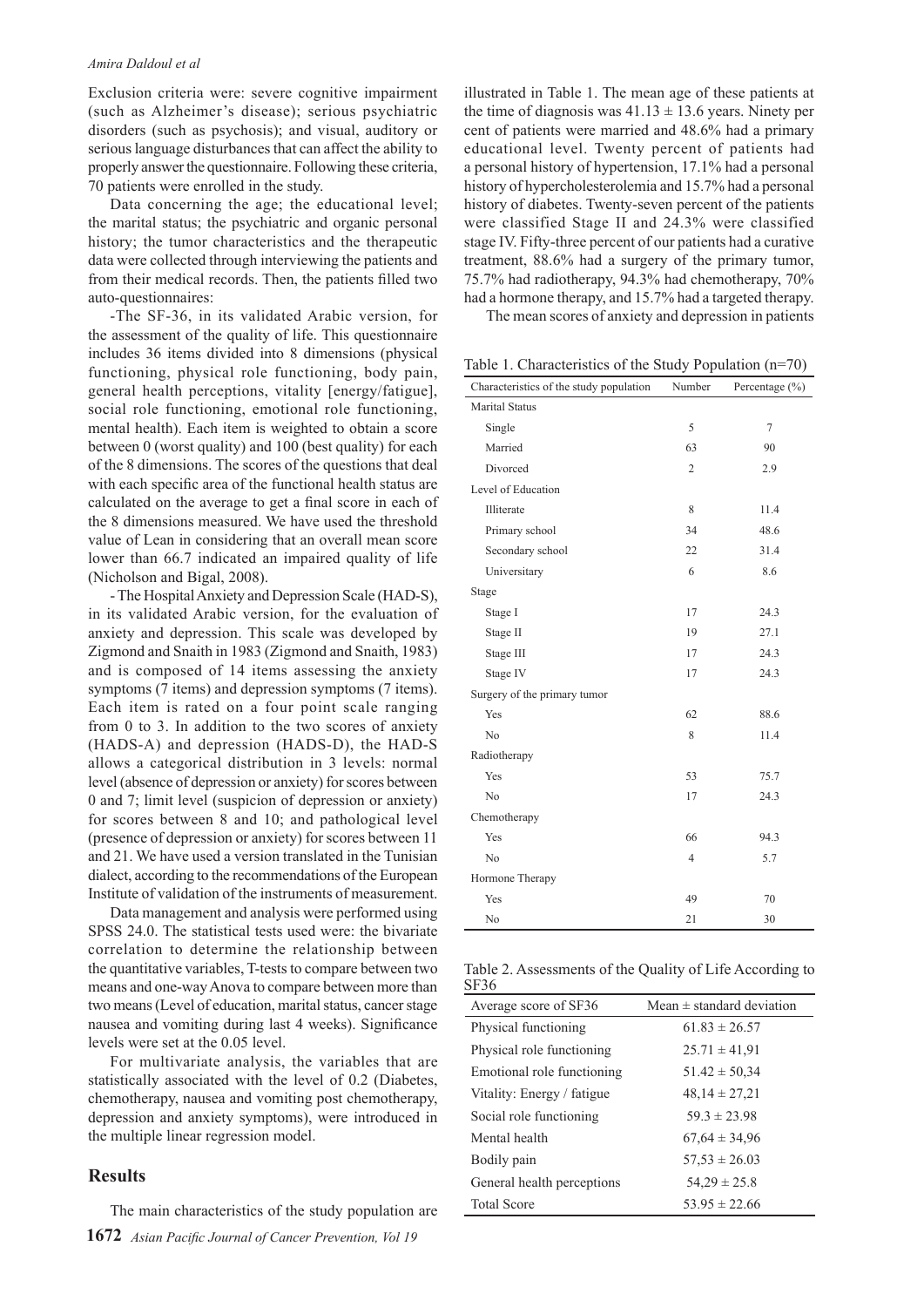| Variables                           | Mean of the SF-36 score $\pm$ standard<br>deviation | P value |
|-------------------------------------|-----------------------------------------------------|---------|
| Level of Education                  |                                                     |         |
| Illiterate                          | $40.15 \pm 7.5$                                     |         |
| Primary school                      | $56.32 \pm 3.8$                                     | 0.328   |
| Secondaryschool                     | $55.64 \pm 4.8$                                     |         |
| Universitary                        | $52.73 \pm 9.5$                                     |         |
| <b>Marital Status</b>               |                                                     |         |
| Single                              | $63.69 \pm 14.2$                                    |         |
| Married                             | $53.79 \pm 2.7$                                     | 0.19    |
| Divorced                            | $34.79 \pm 8.8$                                     |         |
| Diabetes                            |                                                     |         |
| Yes                                 | $60.85 \pm 7.2$                                     | 0.2     |
| No                                  | $52.37 \pm 2.9$                                     |         |
| HTA:                                |                                                     |         |
| Yes                                 | $54.16 \pm 6.6$                                     | 0.936   |
| No                                  | $53.61 \pm 3$                                       |         |
| High cholesterol                    |                                                     |         |
| Yes                                 | $52.57 \pm 7.7$                                     | 0.849   |
| N <sub>0</sub>                      | $53.96 \pm 2.9$                                     |         |
| Cancer Stage                        |                                                     |         |
| I                                   | $50.62 \pm 5$                                       |         |
| $\mathbf{I}$                        | $58.16 \pm 5.4$                                     | 0.713   |
| Ш                                   | $50.96 \pm 5.3$                                     |         |
| IV                                  | $55.58 \pm 6.2$                                     |         |
| Treatment                           |                                                     |         |
| Curative                            | $53.43 \pm 3$                                       | 0.737   |
| Palliative                          | $55.58 \pm 6.2$                                     |         |
| Surgery of the primary tumor        |                                                     |         |
| Yes                                 | $55.18 \pm 2.9$                                     | 0.208   |
| N <sub>0</sub>                      | $44.4 \pm 6.8$                                      |         |
| Radiotherapy                        |                                                     |         |
| Yes                                 | $54.06 \pm 2.8$                                     | 0.953   |
| No                                  | $53.61 \pm 7$                                       |         |
| Chemotherapy                        |                                                     |         |
| Yes                                 | $27.25 \pm 5.1$                                     | 0.014   |
| No                                  | $55.57 \pm 2.7$                                     |         |
| Nausea Vomiting during last 4 weeks |                                                     |         |
| N <sub>0</sub>                      | $55.6 \pm 3.2$                                      |         |
| Slightly                            | $63.28 \pm 3$                                       |         |
| Moderately                          | $48.78 \pm 9.1$                                     | 0.01    |
| Extremely                           | $34.18 \pm 6.1$                                     |         |
| Hormonetherapy                      |                                                     |         |
| Yes                                 | $53.21 \pm 3.1$                                     | 0.68    |
| No                                  | $55.68 \pm 5.5$                                     |         |

Table 3. Evaluation of the Quality of Life According to the Various Parameters Studied

Table 4. Anxiety and Depressive Symptoms and Quality of Life

| Correlation between HADS score<br>and Quality of Life (SF36 Total) | Number | Correlation<br>of Pearson | P<br>value |
|--------------------------------------------------------------------|--------|---------------------------|------------|
| <b>HADS-D Score</b>                                                | 70     | $-0.568$                  | 0.0001     |
| <b>HADS-A Score</b>                                                | 70     | $-0.587$                  | 0.0001     |

|                           | Table 5. Factors Correlated to the Quality of Life in the |
|---------------------------|-----------------------------------------------------------|
| Multi Regression Analysis |                                                           |

| Variables                                | Magnitude of<br>association $(\beta)$ | Degree of<br>significance (p value) |
|------------------------------------------|---------------------------------------|-------------------------------------|
| Marital Status                           | $-15.14$                              | 0.034                               |
| <b>Diabetes</b>                          | $-9.07$                               | 0.094                               |
| Chemotherapy                             | $-14.35$                              | 0.152                               |
| Nausea and vomiting<br>post chemotherapy | $-2.65$                               | 0.242                               |
| Depression symptoms                      | $-1.19$                               | 0.214                               |
| Anxiety symptoms                         | $-1.66$                               | 0.032                               |

There was no correlation between the age of the patients and the SF-36 total score ( $p = 0.568$ ). The results as shown in Table 3, indicate that there was, on the other hand, a significant correlation between the score of SF36 and the treatment by chemotherapy  $(p= 0.014)$  as well as the side effects of chemotherapy such as nausea and vomiting (p=0.01). The socio-demographic factors, the stage of the cancer, the treatment by surgery, radiotherapy or hormone therapy did not affect significantly the quality of life. There was a significant negative correlation between the SF-36 score and the HADS-D score  $(p= 0.0001)$  on one hand, and between the SF-36 score and the HADS-A score ( $p= 0.0001$ ) on the other hand (Table 4).

The factors significantly associated with the quality of life in multi regression analysis were the marital status  $(p=0.034)$  and anxiety symptoms  $(p=0.032)$  (Table 5).

## **Discussion**

Due to the progress of medical care, the number of survivors from cancer has increased significantly during recent years and this increase in survival rates has raised the question of the quality of life of women who had been treated for a breast cancer. This was a cross-sectional study evaluating the quality of life in a sample of 70 women with breast cancer. Taken together, the results of this study suggest that there is an association between the quality of life and chemotherapy and its adverse effects on the one hand, and the anxiety and depressive symptoms on the other hand.

There was no significant correlation between the age of patients and the quality of life in this survey. However, a review of the literature had shown that the early age (< 50 years) was considered in most of studies as a predictive factor of a worse quality of life (Jemal et al., 2010; Zainal et al., 2013).

There was a significant association between marital status and quality of life in the multi regression analysis in this study and the divorced status was associated with a worse quality of life. This view is supported by Kim

were  $6.91 \pm 4.72$  and  $6.24 \pm 3.88$ , respectively. Depression and anxiety symptoms were certain among respectively 12.9% and 21.4% of patients.

Data from Table 2 shows that the quality of life of patients was altered with an SF-36 mean total score of  $53.95 \pm 22.66$ , and the alteration affects the different aspects.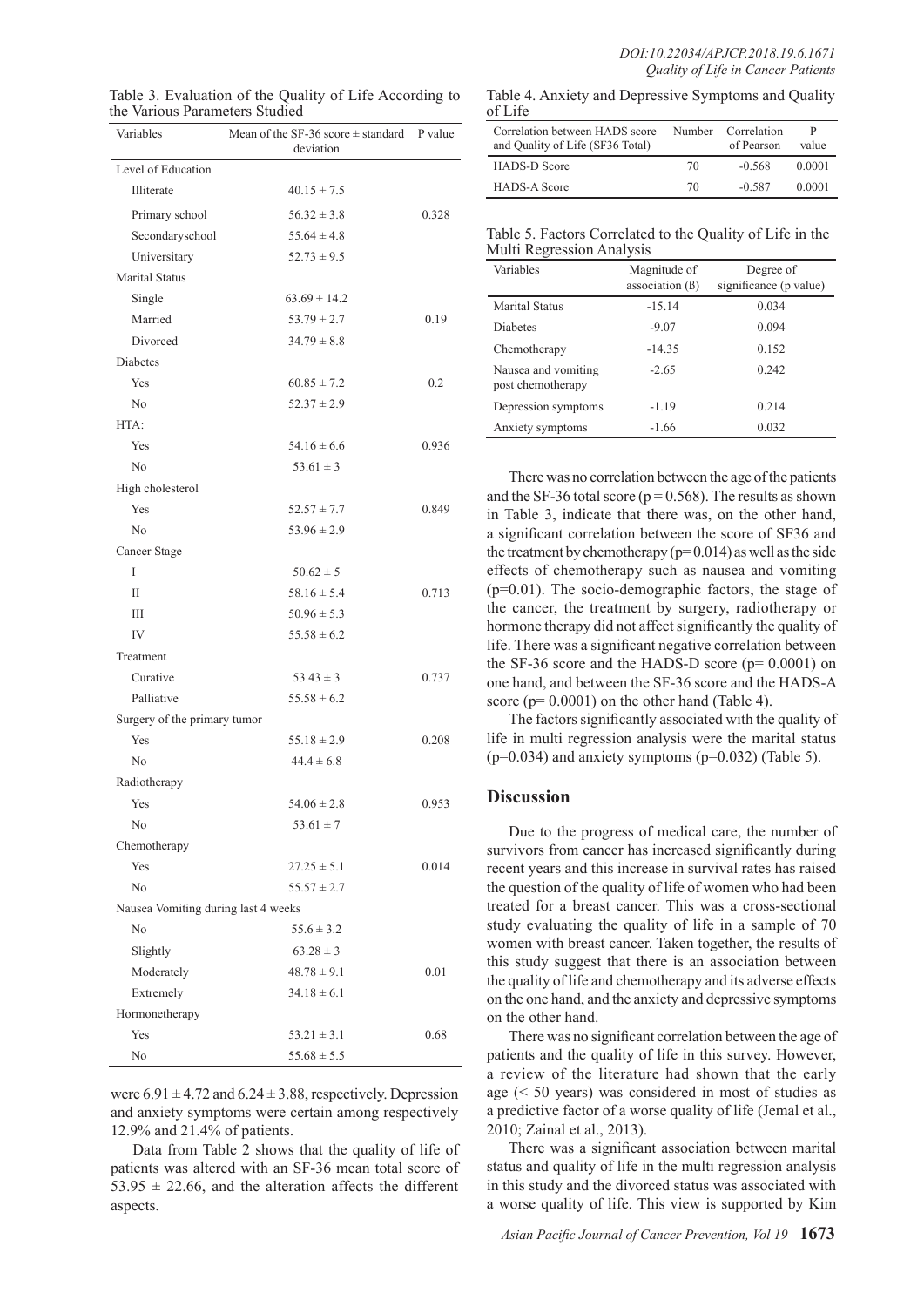et al., (2008) who advocated that marital difficulties are predictive of poor quality of life of patients with breast cancer.

No significant association was found between the surgery of the primary tumor and the quality of life in this survey. Weitzner et al., (1997) and Sprangers et al., (1996) noted that, in the short and in the medium term, the mastectomy is associated with a less good body image and so, with a less good quality of life. However, in the long term, much of the current literature (Ganz et al., 2002) found that the type of surgery has no impact on the quality of life.

The radiotherapy is often associated with asthenia and with skin disorders, mainly in the acute phase of radiotherapy, which may affect physical and psychological functioning (So et al., 2010). This could explain the statistically significant association identified between the radiation and the decrease in quality of life in several studies (Broeckel et al., 1998; Yen et al., 2006). In this study, no significant association was found, and it can be due to the fact that the patients of the study were not in the acute phase of radiotherapy.

In this study, the treatment by chemotherapy and the fact of having nausea and vomiting after chemotherapy were significantly associated with a worse quality of life. It may be due to the short term side effects and cardio-respiratory disorders such as congestive heart failure and pulmonary insufficiency which can occur many years after and which can seriously alter the quality of life in the long term. A number of authors Broeckel et al., (1998); Jacobsen et al., (1995) and Weitzner et al., (1997) have reported that treatment by chemotherapy had been identified as a predictive factor of worse quality of life. It affects mainly the body image and the sexual functioning, and this can impair the quality of life in the short, medium and long term. Chemotherapy is also an important risk factor for neuro-psychic dysfunctions, grouped under the term "chemo brain". This is considered as an impairment in the memory, the concentration, the attention and the speed of the verbal expression that we can find several years after the end of the treatment (Ganz et al., 2002).

In this study, there was no significant association between hormone therapy and the quality of life. Similarly, Hopwood et al., (2007) and Dupont et al., (2007) pointed out the absence of impact of hormone therapy on the quality of life. This view is also supported by Couzi et al., (1995) who concluded that there was significantly more vaginal irritation and side effects in patients under hormone therapy than in those without hormone therapy, but the overall quality of life was not impaired at 6 months post-diagnosis.

In this study, there was a significant negative correlation between the scores of HADS-A and the SF36 on the one the hand, and HADS-D and the SF36, on the other hand. This means, that women with depressive or anxious symptoms have a more impaired quality of life.

Similarly, Lueboonthavatchai (2007) had established a linear correlation between the depression score and worse quality of life in the patients with cancer. This point of view is supported by the study of Massie (2004), which

identified the depression as a strong determinant of the quality of life. Furthermore, the systematic review of Mols et al., (2005) based on ten studies of patients in remission of their breast cancer, asserted that these women have a higher incidence of moderate symptoms of depression compared to healthy women. In addition, these scores of depression are predictive factors of a worse quality of life in all its dimensions, except the dimension of family functioning.

In view of all that has been mentioned so far, one may suppose that the treatment of patients with breast cancer should encompass the physical, psychological and social aspects. So, the medical team should take into account the quality of life of the patient with cancer throughout the different stages of treatment.

Finally, a number of limitations need to be taken into consideration. First, these findings are limited by the cross sectional design of the study. Secondly, despite the fact that the HADS score has a specificity of 83% and is known as a good tool of screening and following the depression, the opinion of a specialist is always important to diagnose a depression or anxiety disease. In fact, the patients with high HAD-S scores have been referred to psychiatry. Finally, the interpretation of our results still faces a limitation which is the absence of a control group that would allow a better analysis of the found data.

In conclusion, the aim of this study was to assess the quality of life of women with breast cancer and to establish its correlation with anxiety and depression on the one hand, and with socio demographic, anatomo clinic and therapeutic parameters, on the other hand.

One of the most significant findings emerging from this study is that symptoms of anxiety and depression were significantly associated to an impaired quality of life. The second major finding was that chemotherapy and its side effects such as nausea and vomiting have been significantly associated with alteration of the quality of life. From those results we can emphasize that the whole caregivers' team must get involved in the management of psychological and psychiatric issues in breast cancer patients.

#### *Conflict of interest*

The authors declare that there is no conflict of interest regarding the publication of this paper.

#### **References**

- Broeckel JA, Jacobsen PB, Horton J, Balducci L, Lyman GH (1998). Characteristics and correlates of fatigue after adjuvant chemotherapy for breast cancer. *J Clin Oncol Off J Am Soc Clin Oncol*, **16**, 1689–6.
- Couzi RJ, Helzlsouer KJ, Fetting JH (1995). Prevalence of menopausal symptoms among women with a history of breast cancer and attitudes toward estrogen replacement therapy. *J Clin Oncol Off J Am Soc Clin Oncol*, **13**, 2737-4.
- Dupont A, Antoine P, Reich M, Bève C (2007). Qualité de vie et sexualité des femmes atteintes d'un cancer du sein: impact de la chirurgie et de l'hormonothérapie. *Psychooncol*, **1**, 174–8.
- Ganz PA, Desmond KA, Leedham B, et al (2002). Quality of life in long-term, disease-free survivors of breast cancer: a